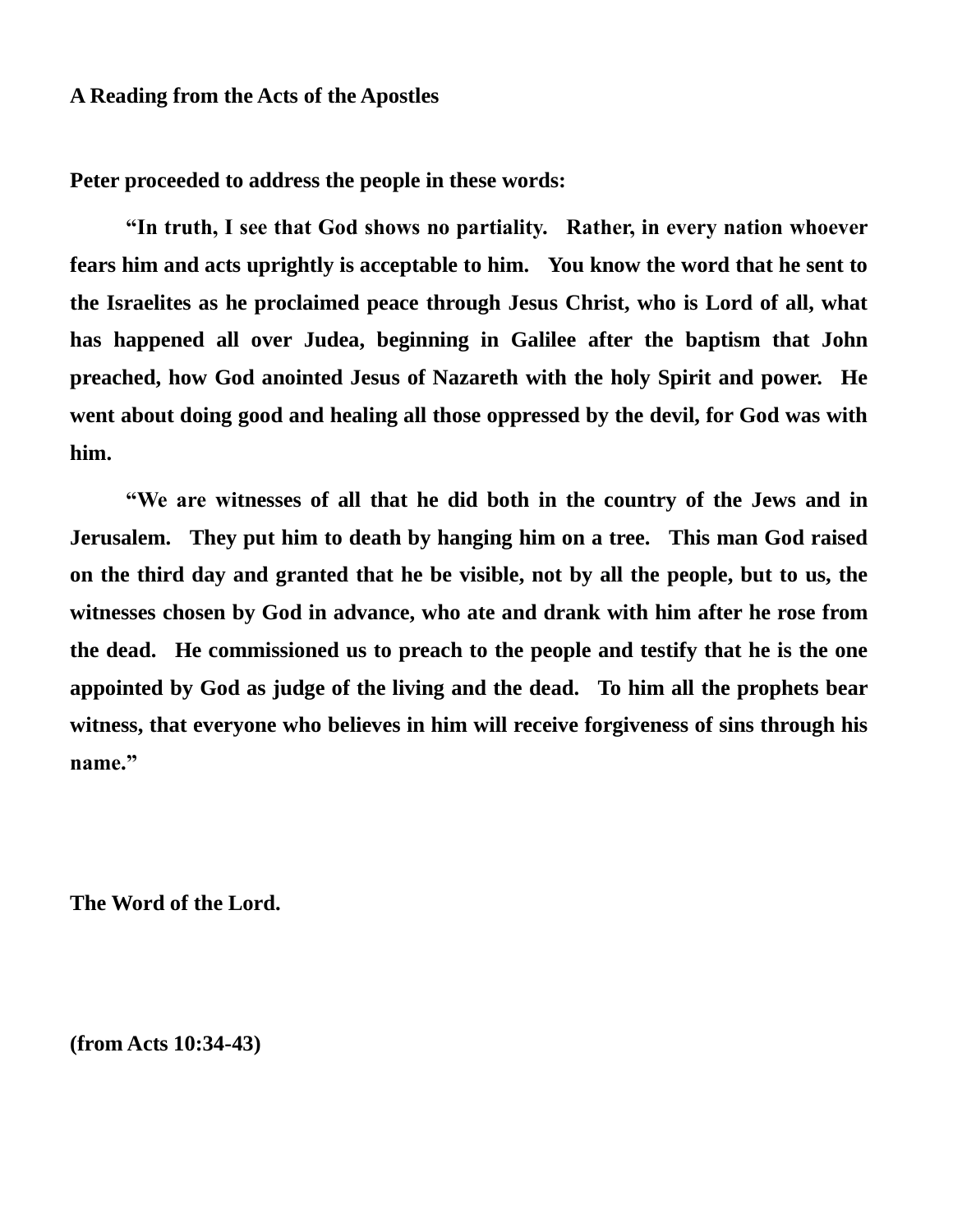#### **A Reading from the letter of Paul to the Romans**

**Hope does not disappoint, because the love of God has been poured out into our hearts through the holy Spirit that has been given to us. For Christ, while we were still helpless, yet died at the appointed time for the ungodly. Indeed, only with difficulty does one die for a just person, though perhaps for a good person one might even find courage to die. But God proves his love for us in that while we were still sinners Christ died for us.** 

**How much more then, since we are now justified by his blood, will we be saved through him from the wrath. Indeed, if, while we were enemies, we were reconciled to God through the death of his Son, how much more, once reconciled, will we be saved by his life. Not only that, but we also boast of God through our Lord Jesus Christ, through whom we have now received reconciliation.**

**The Word of the Lord.**

**(from Romans 5:5-11)**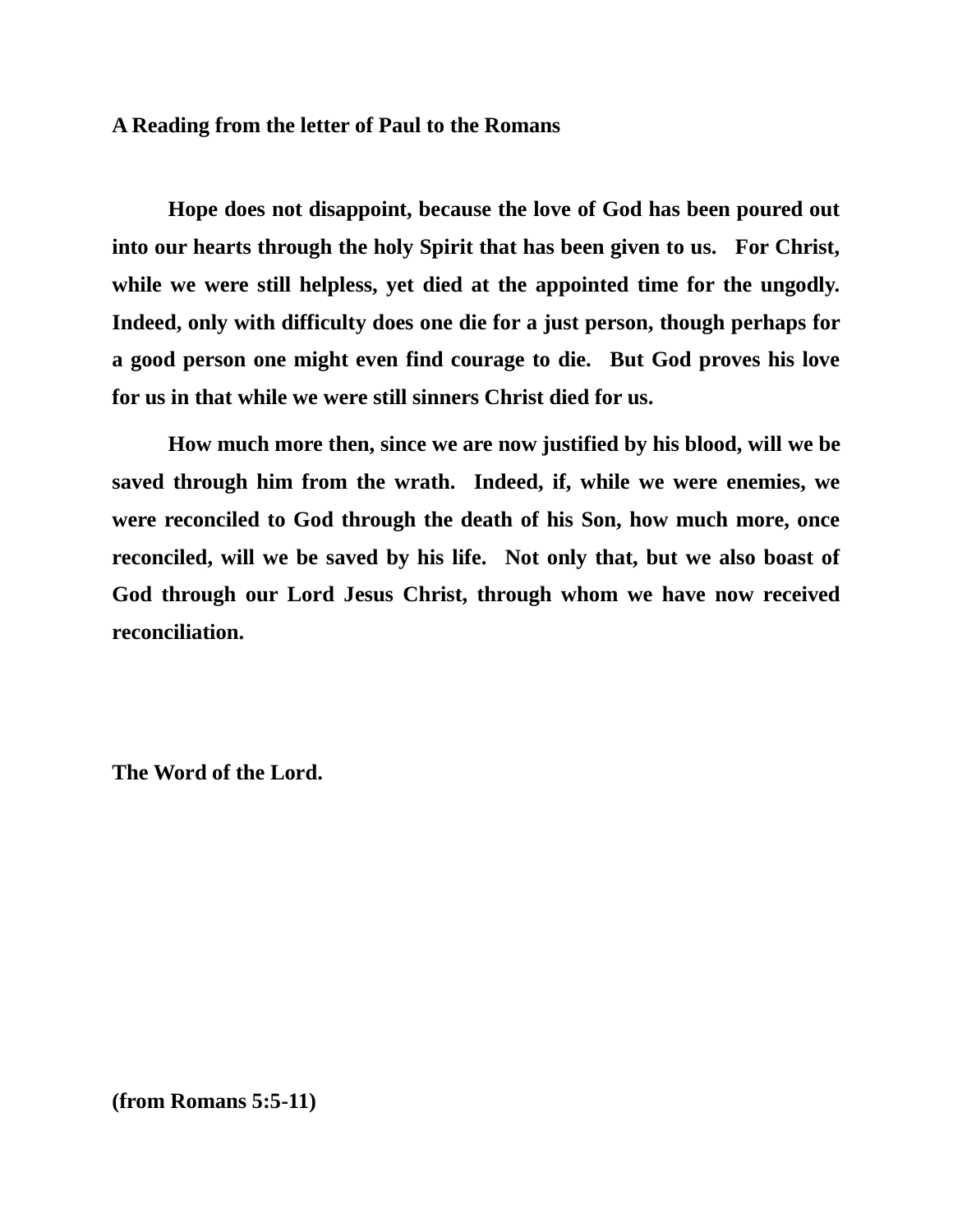### **A Reading from the letter of Paul to the Romans**

**If, by the transgression of one person, death came to reign through that one, how much more will those who receive the abundance of grace and of the gift of justification come to reign in life through the one person Jesus Christ.**

**In conclusion, just as through one transgression condemnation came upon all, so through one righteous act acquittal and life came to all. For just as through the disobedience of one person the many were made sinners, so through the obedience of one the many will be made righteous. The law entered in so that transgression might increase but, where sin increased, grace overflowed all the more, so that, as sin reigned in death, grace also might reign through justification for eternal life through Jesus Christ our Lord.**

**The Word of the Lord.**

**(from Romans 5:17-21)**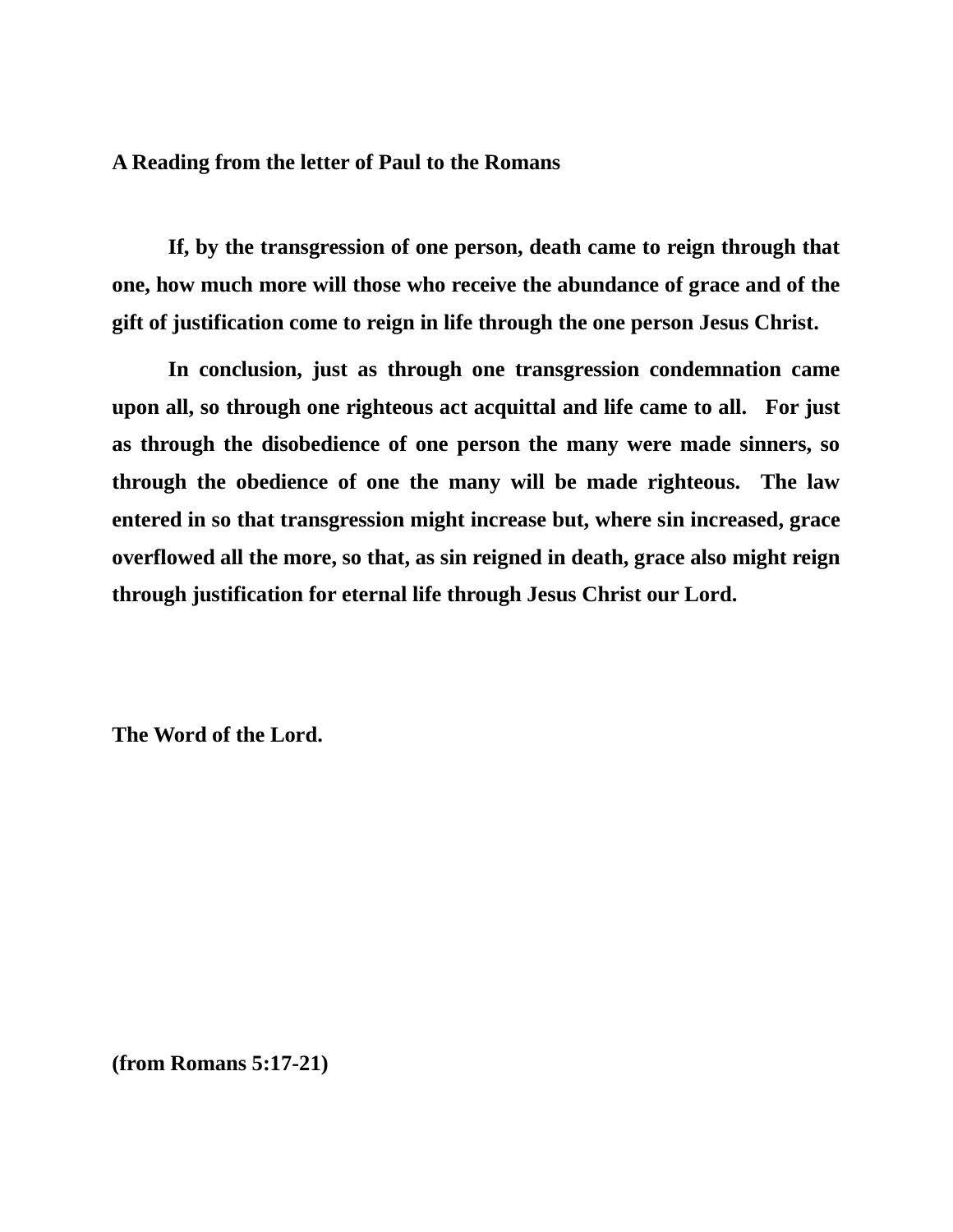#### **A Reading from the letter of Paul to the Romans**

**Are you unaware that we who were baptized into Christ Jesus were baptized into his death? We were indeed buried with him through baptism into death, so that, just as Christ was raised from the dead by the glory of the Father, we too might live in newness of life.** 

**For if we have grown into union with him through a death like his, we shall also be united with him in the resurrection. We know that our old self was crucified with him, so that our sinful body might be done away with, that we might no longer be in slavery to sin. For a dead person has been absolved from sin. If then, we have died with Christ, we believe that we shall also live with him. We know that Christ, raised from the dead, dies no more; death no longer has power over him.**

**The Word of the Lord.**

**(from Romans 6: 3-9)**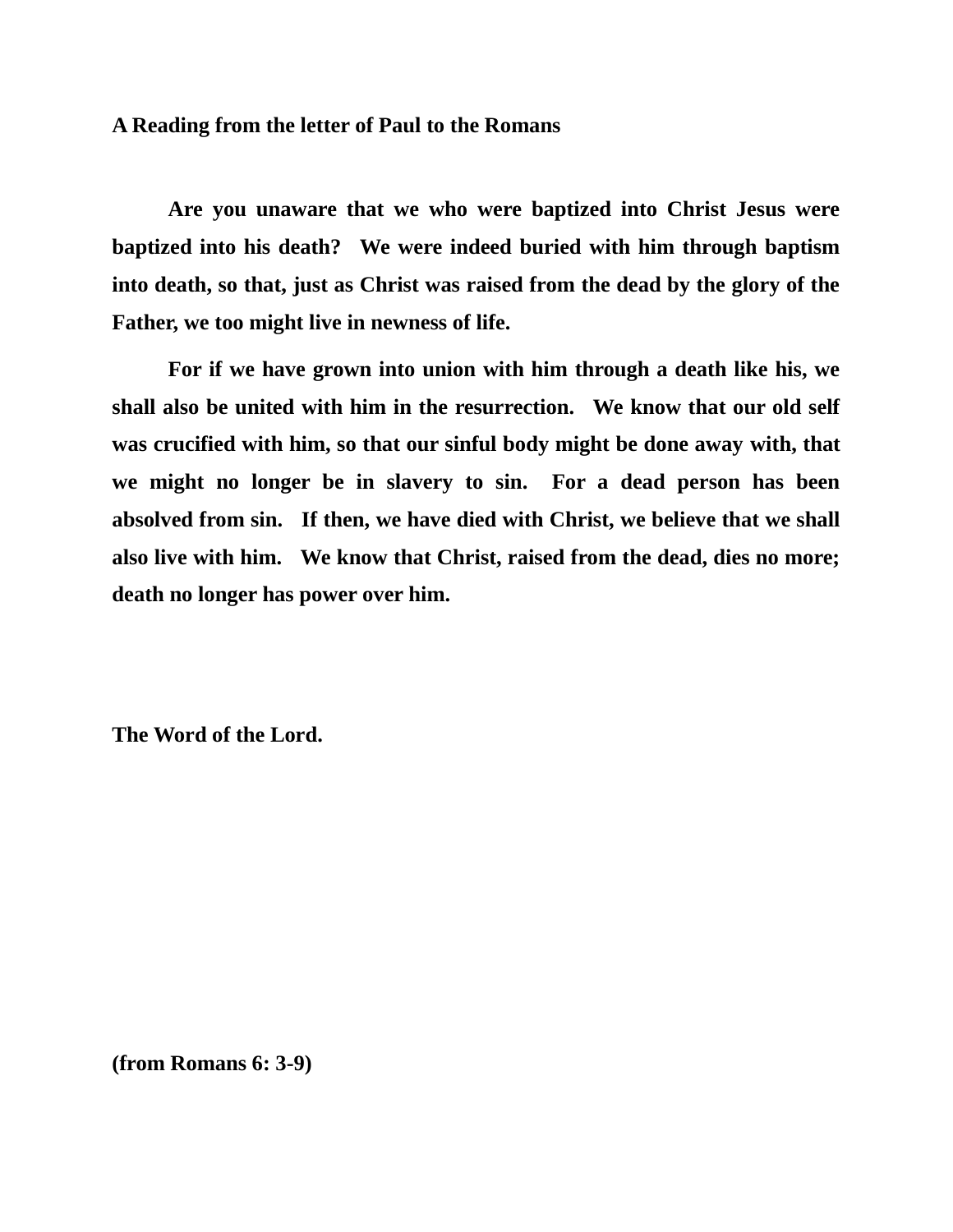### **A Reading from the letter of the Paul to the Romans**

**Those who are led by the Spirit of God are children of God. For you did not receive a spirit of slavery to fall back into fear, but you received a spirit of adoption, through which we cry, "Abba, Father!" The Spirit itself bears witness with our spirit that we are children of God, and if children, then heirs, heirs of God and joint heirs with Christ, if only we suffer with him so that we may also be glorified with him.**

**I consider that the sufferings of this present time are as nothing compared with the glory to be revealed for us. For creation awaits with eager expectation the revelation of the children of God; for creation was made subject to futility, not of its own accord, but because of the one who subjected it, in hope that creation itself would be set free from slavery to corruption and share in the glorious freedom of the children of God. We know that all creation is groaning in labor pains even until now; and not only that, but we ourselves, who have the first fruits of the Spirit, we also groan within ourselves as we wait for adoption, the redemption of our bodies.**

**The Word of the Lord.**

**(Romans 8:14-23)**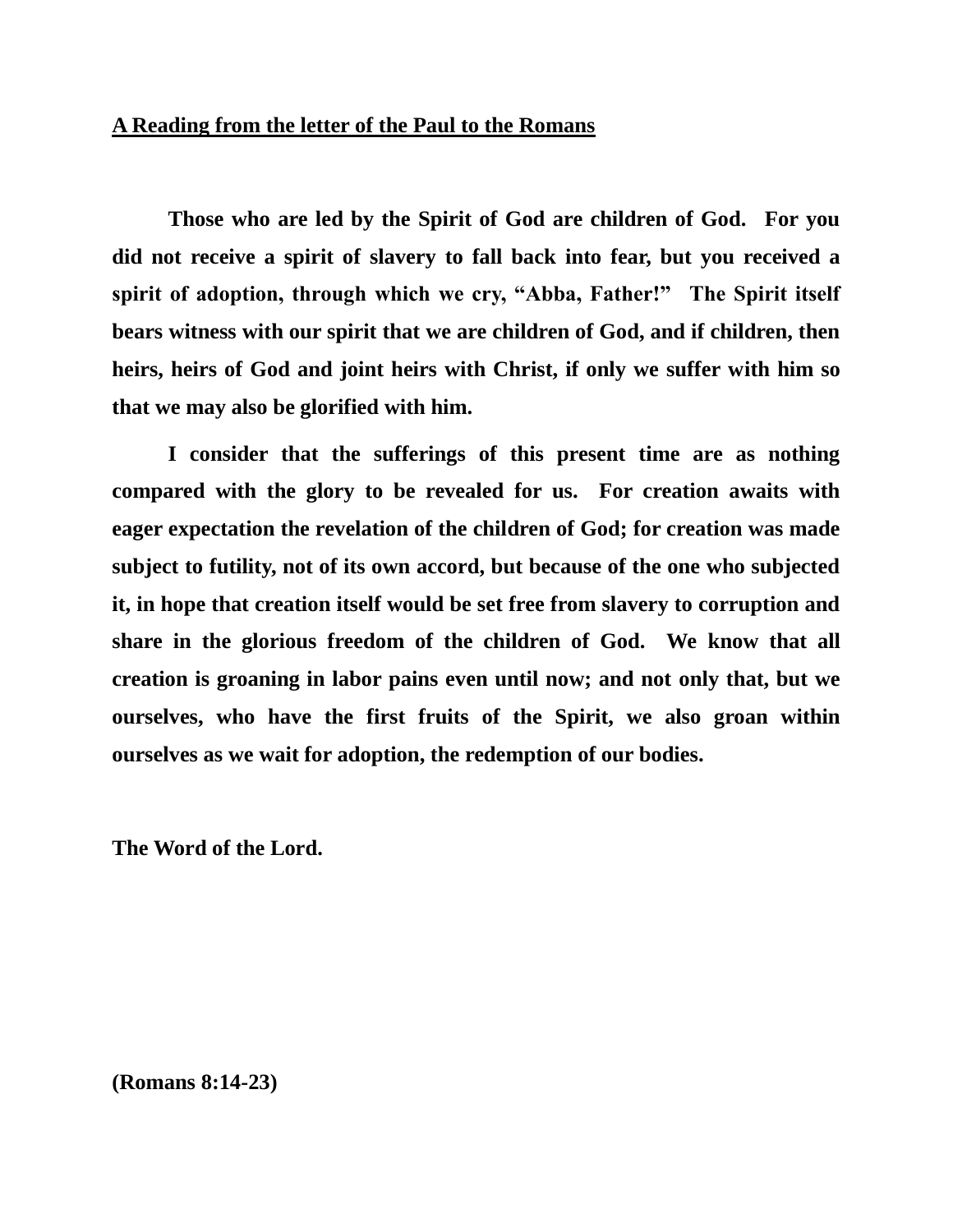# **A Reading from the letter of the Paul to the Romans**

**If God is for us, who can be against us? He who did not spare his own Son, but handed him over for us all, how will he not give us everything else along with him? Who will bring a charge against God's chosen ones? It is God who acquits us. Who will condemn? It is Christ Jesus who died, rather, was raised, who also is at the right hand of God, who indeed intercedes for us.**

**What will separate us from the love of Christ? Will anguish, or distress, or persecution, or famine, or nakedness, or peril, or the sword? No, in all these things, we conquer overwhelmingly through him who loved us. For I am convinced that neither death, nor life, nor angels, nor principalities, nor present things, nor future things, nor powers, nor height, nor depth, nor any other creature will be able to separate us from the love of God in Christ Jesus our Lord.**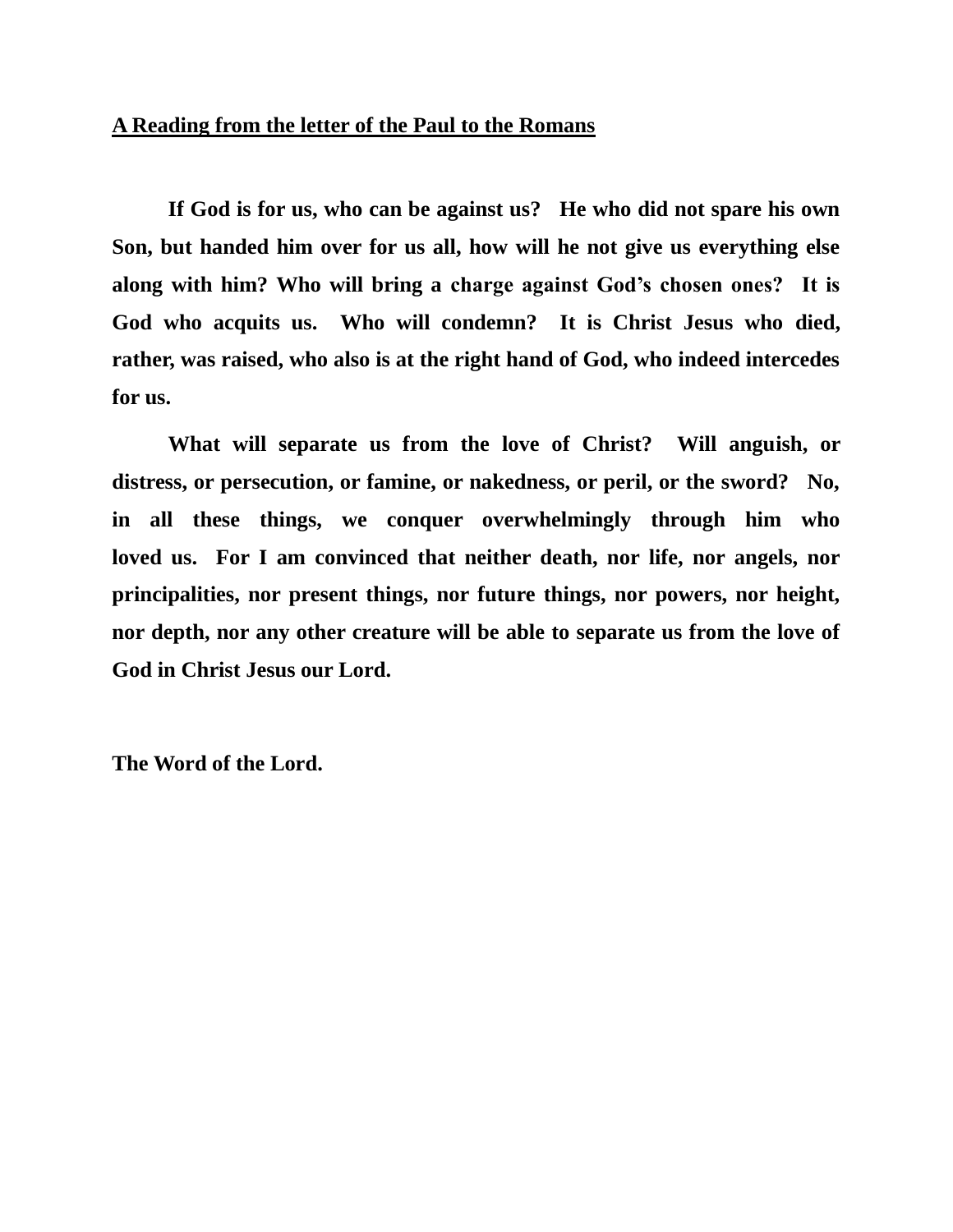**(Romans 8:31b-35, 37-39)**

### **A Reading from the letter of the Paul to the Romans**

**None of us lives for oneself, and no one dies for oneself. For if we live, we live for the Lord, and if we die, we die for the Lord; so, then, whether we live or die, we are the Lord's. For this is why Christ died and came to life, that he might be Lord of both the dead and the living.** 

**For we shall all stand before the judgment seat of God; for it is written:**

**"As I live, says the Lord, every knee shall bend before me, and every tongue shall give praise to God."**

**So, then, each of us shall give an account of himself to God.**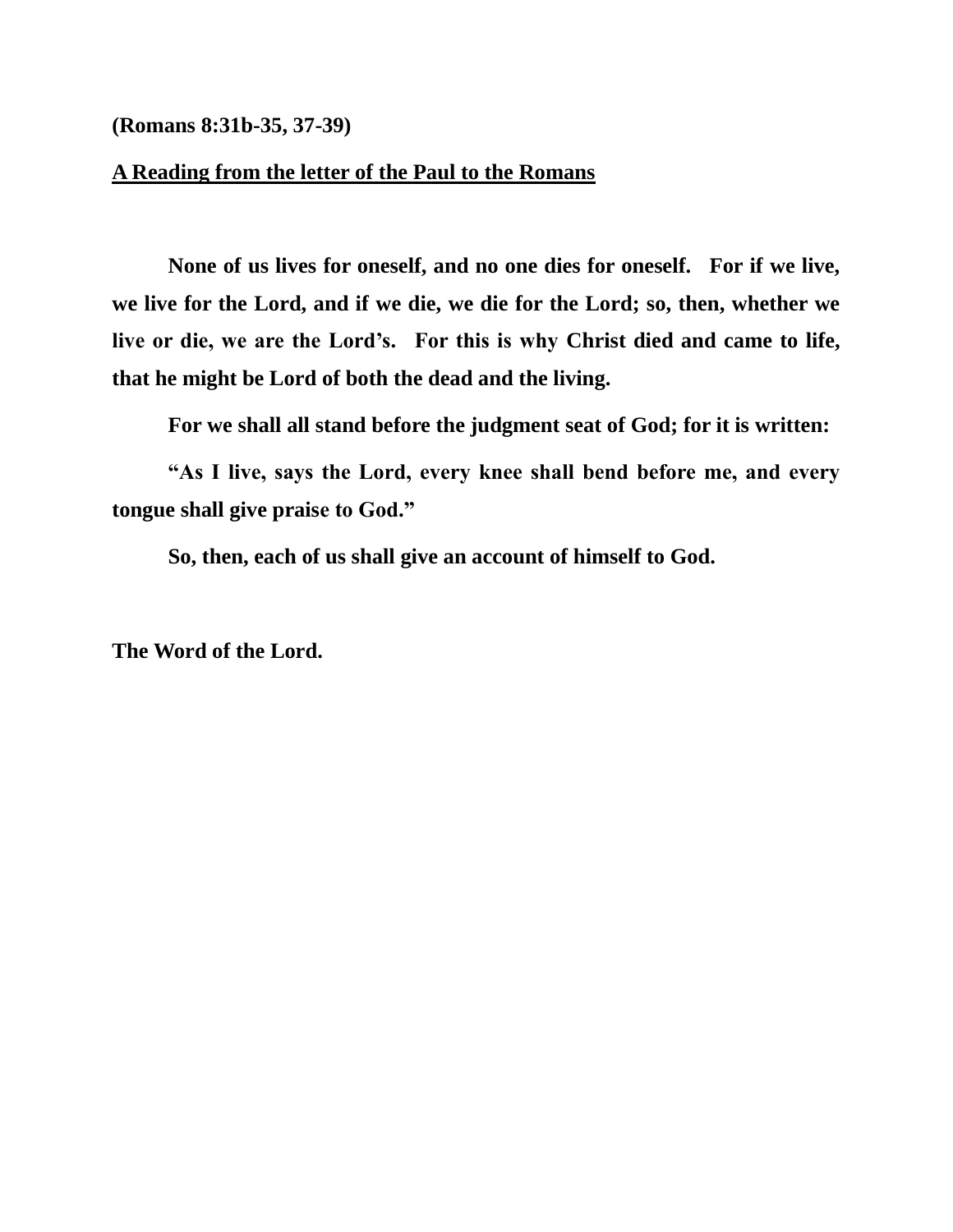**(Romans 14:7-9,10b-12)**

**(from 1 Corinthians 15:20-23, 24b-28)**

**A Reading from the first letter of Paul to the Corinthians**

**Christ has been raised from the dead, the first fruits of those who have fallen asleep. For since death came through a human being, the resurrection of the dead came also through a human being. For just as in Adam all die, so, too, in Christ, all shall be brought to life, but each one in proper order: Christ the first fruits; then, at his coming, those who belong to Christ; then comes the end, when he hands over the kingdom to his God and Father.** 

**For he must reign until he has put all his enemies under his feet. The last enemy to be destroyed is death, for "he subjected everything under his feet." But when it says that everything has been subjected, it is clear that it excludes the One who subjected everything to him. When everything is subjected to him, then the Son himself will also be subjected to the One who subjected everything to him, so that God may be all in all.**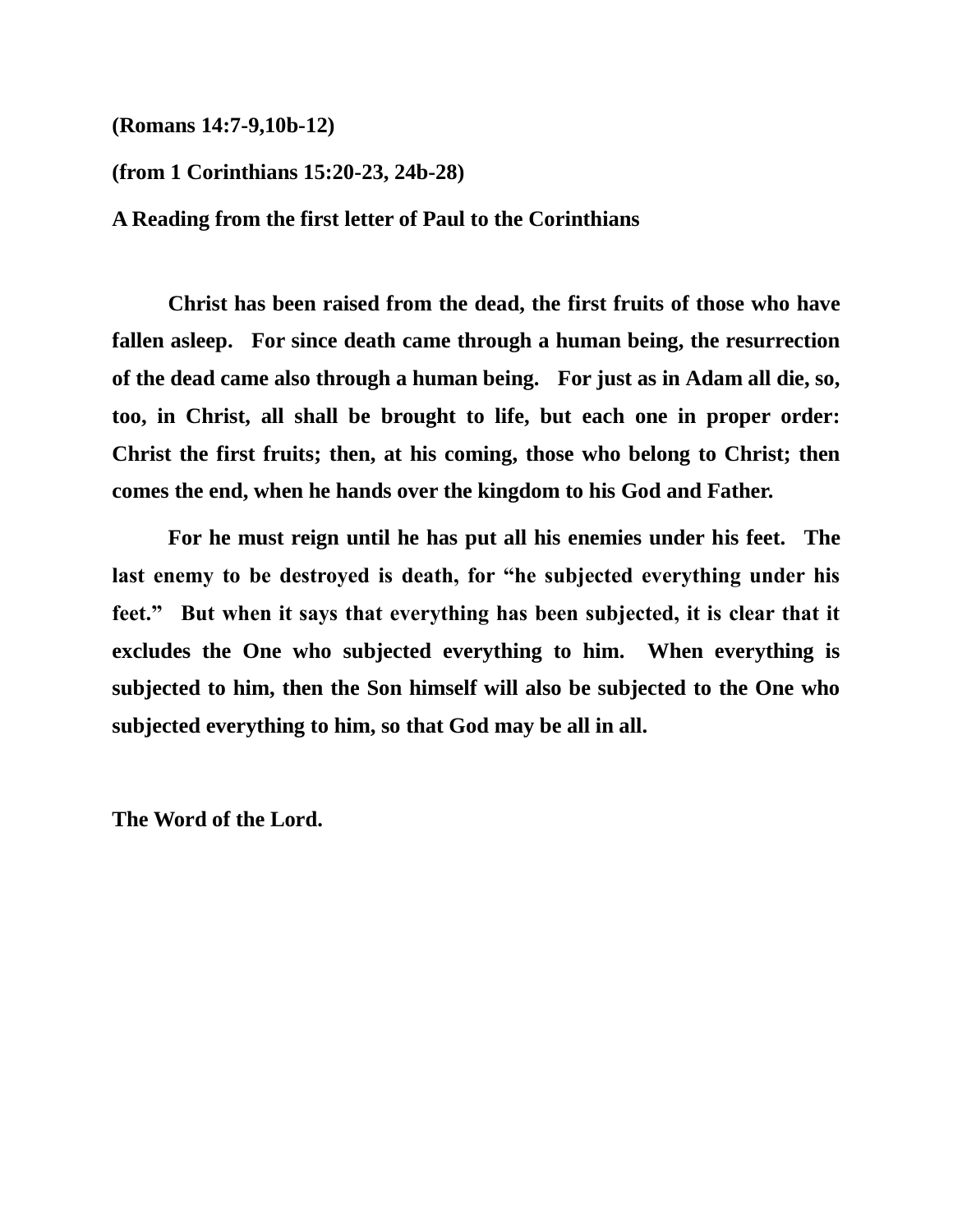**(from 1 Corinthians 15:20-23, 24b-28)**

**A Reading from the first letter of Paul to the Corinthians**

**Behold, I tell you a mystery. We shall not all fall asleep, but we will all be changed, in an instant, in the blink of an eye, at the last trumpet. For the trumpet will sound, the dead will be raised incorruptible, and we shall be changed. For that which is corruptible must clothe itself with incorruptibility, and that which is mortal must clothe itself with immortality. And when this which is corruptible clothes itself with incorruptibility and this which is mortal clothes itself with immortality, then the word that is written shall come about:**

> **"Death is swallowed up in victory. Where, O death, is your victory? Where, O death, is your sting?"**

**The sting of death is sin, and the power of sin is the law. But thanks be to God who gives us the victory through our Lord Jesus Christ.**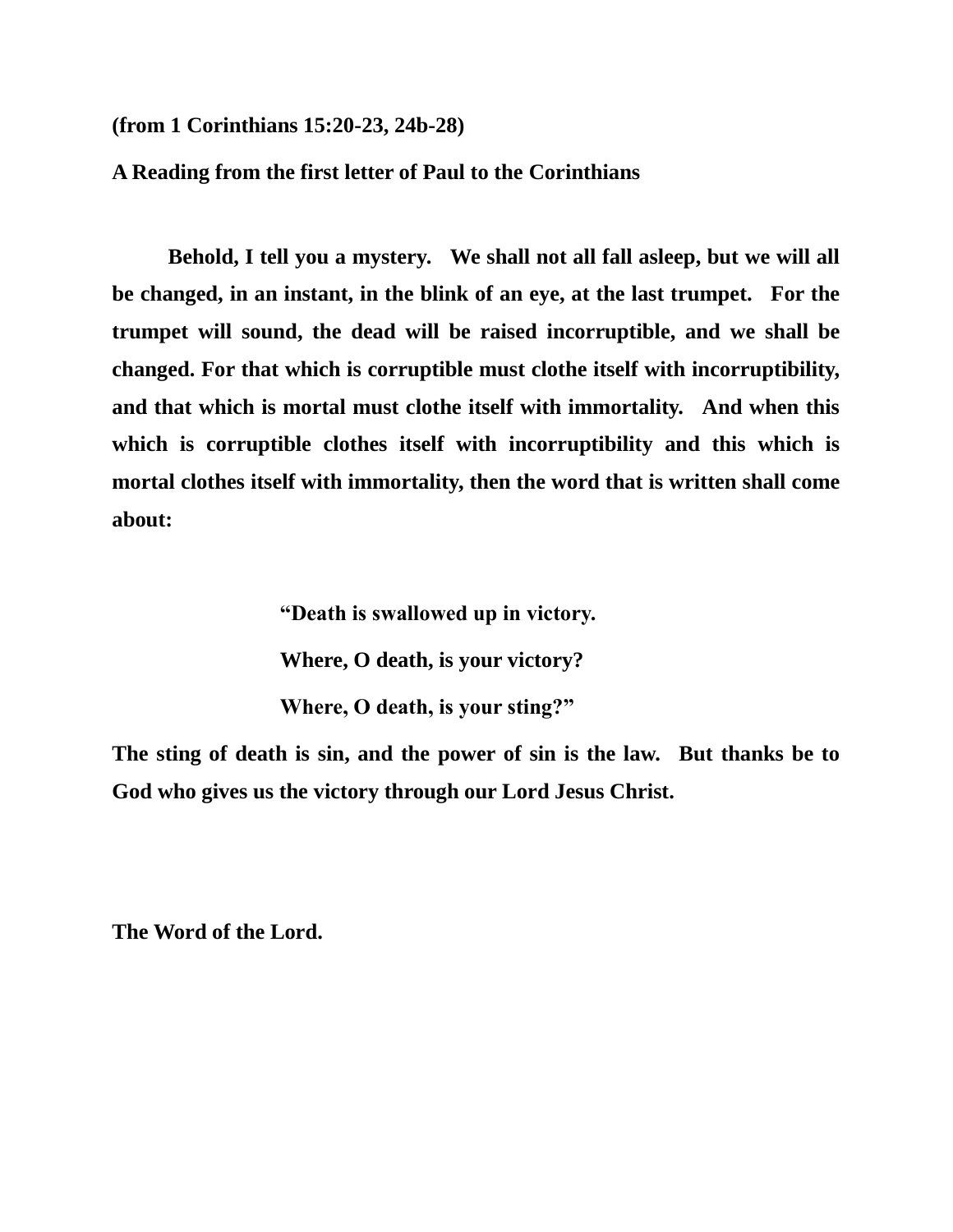**(from 1 Corinthians 15:51-57)**

**A Reading from the second letter of Paul to the Corinthians**

**We know that the one who raised the Lord Jesus will raise us also with Jesus and place us with you in his presence. Everything indeed is for you, so that the grace bestowed in abundance on more and more people may cause the thanksgiving to overflow for the glory of God.**

**Therefore, we are not discouraged; rather, although our outer self is wasting away, our inner self is being renewed day by day. For this momentary light affliction is producing for us an eternal weight of glory beyond all comparison, as we look not to what is seen but to what is unseen; for what is seen is transitory, but what is unseen is eternal.**

**For we know that if our earthly dwelling, a tent, should be destroyed, we have a building from God, a dwelling not made with hands, eternal in heaven.**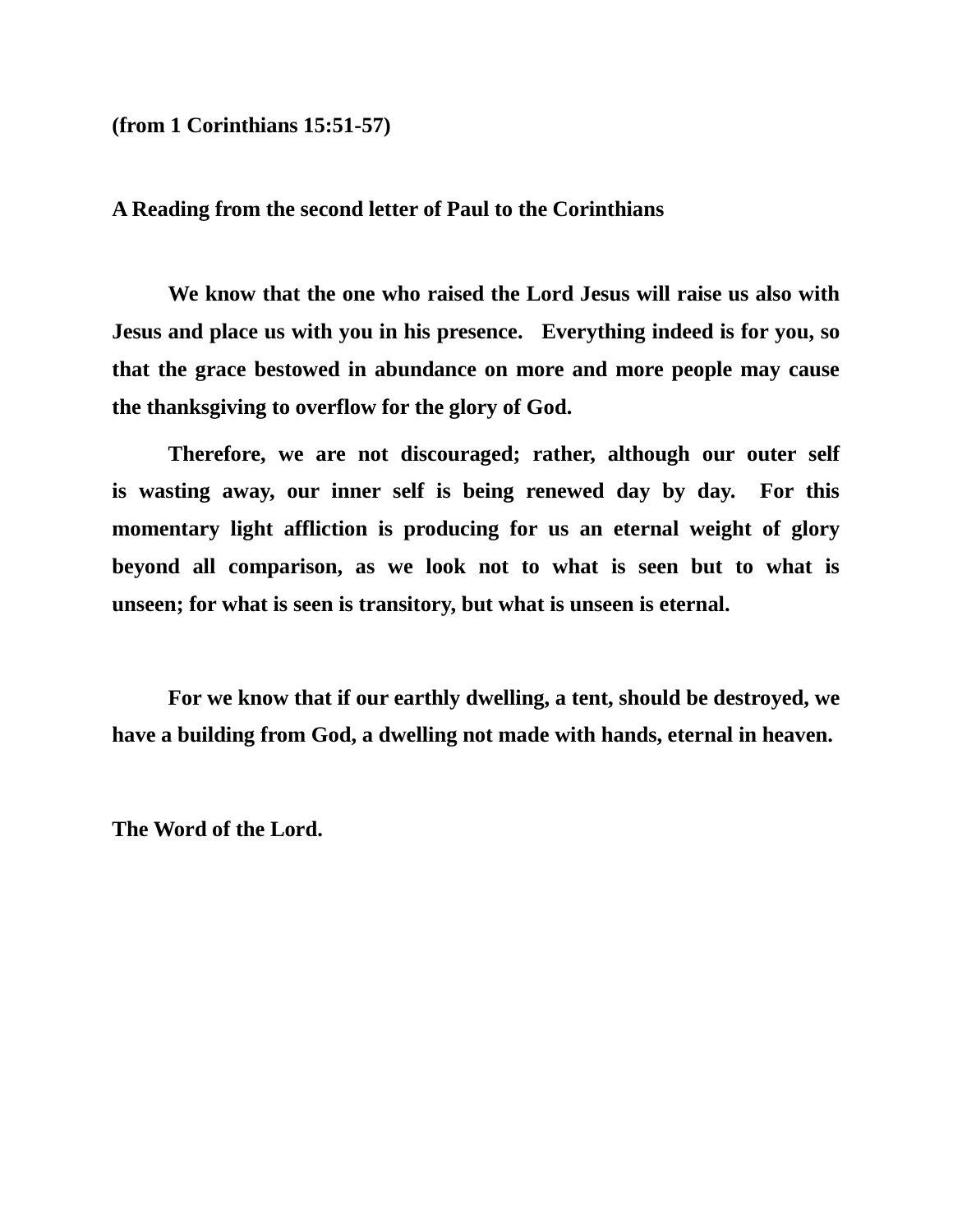**(from 2 Corinthians 4:14-5:1)**

### **A Reading from the second letter of Paul to the Corinthians**

**We know that if our earthly dwelling, a tent, should be destroyed, we have a building from God, a dwelling not made with hands, eternal in heaven.**

**So, we are always courageous, although we know that while we are at home in the body we are away from the Lord, for we walk by faith, not by sight. Yet we are courageous, and we would rather leave the body and go home to the Lord. Therefore, we aspire to please him, whether we are at home or away. For we must all appear before the judgment seat of Christ, so that each one may receive recompense, according to what he did in the body, whether good or evil.**

**The Word of the Lord.**

**(from 2 Corinthians 5: 1, 6-10)**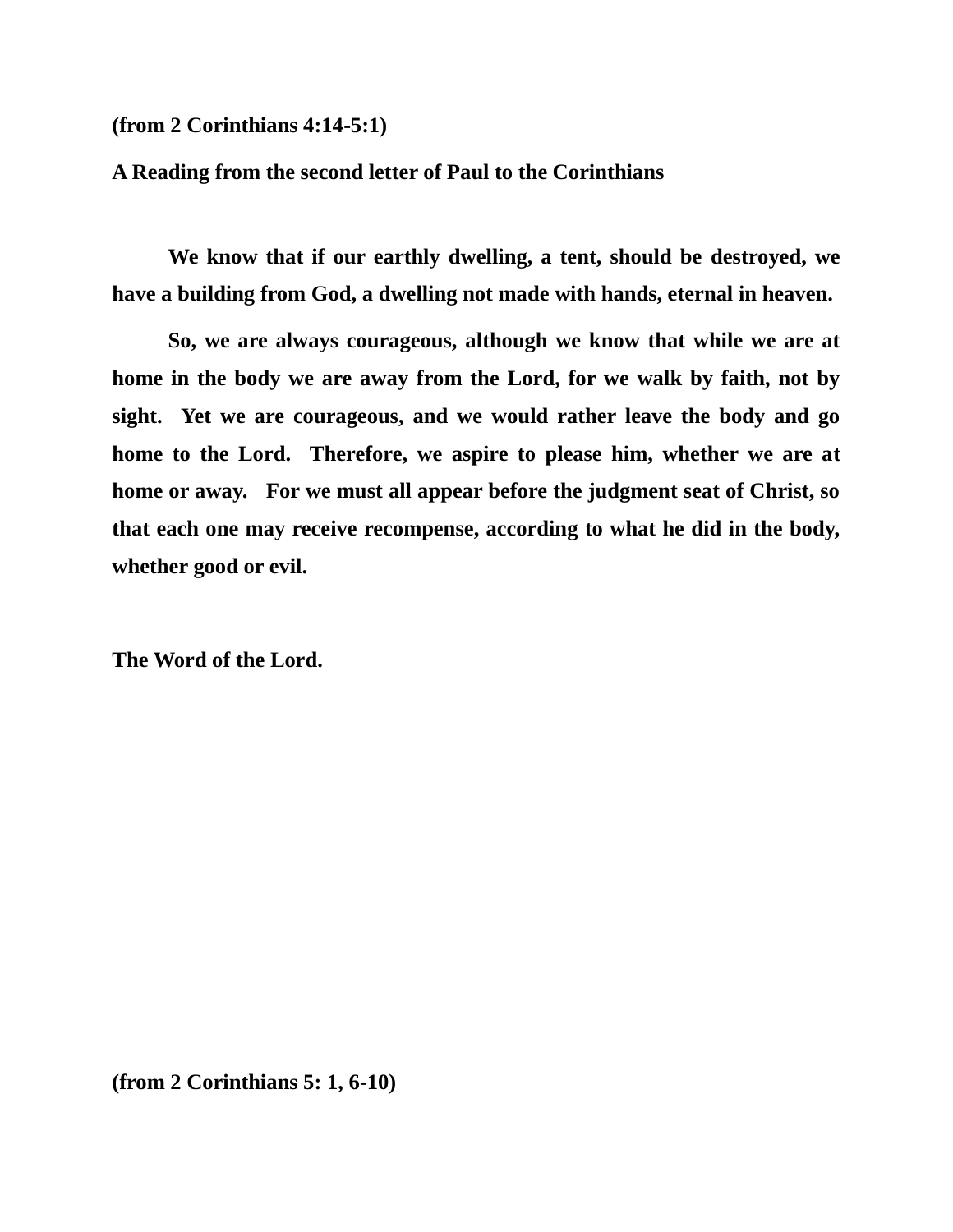**A Reading from the letter of Paul to the Philippians**

**Our citizenship is in heaven, and from it we also await a savior, the Lord Jesus Christ. He will change our lowly body to conform with his glorified body by the power that enables him also to bring all things into subjection to himself.**

**The Word of the Lord.**

**(from Philippians 3:20-21)**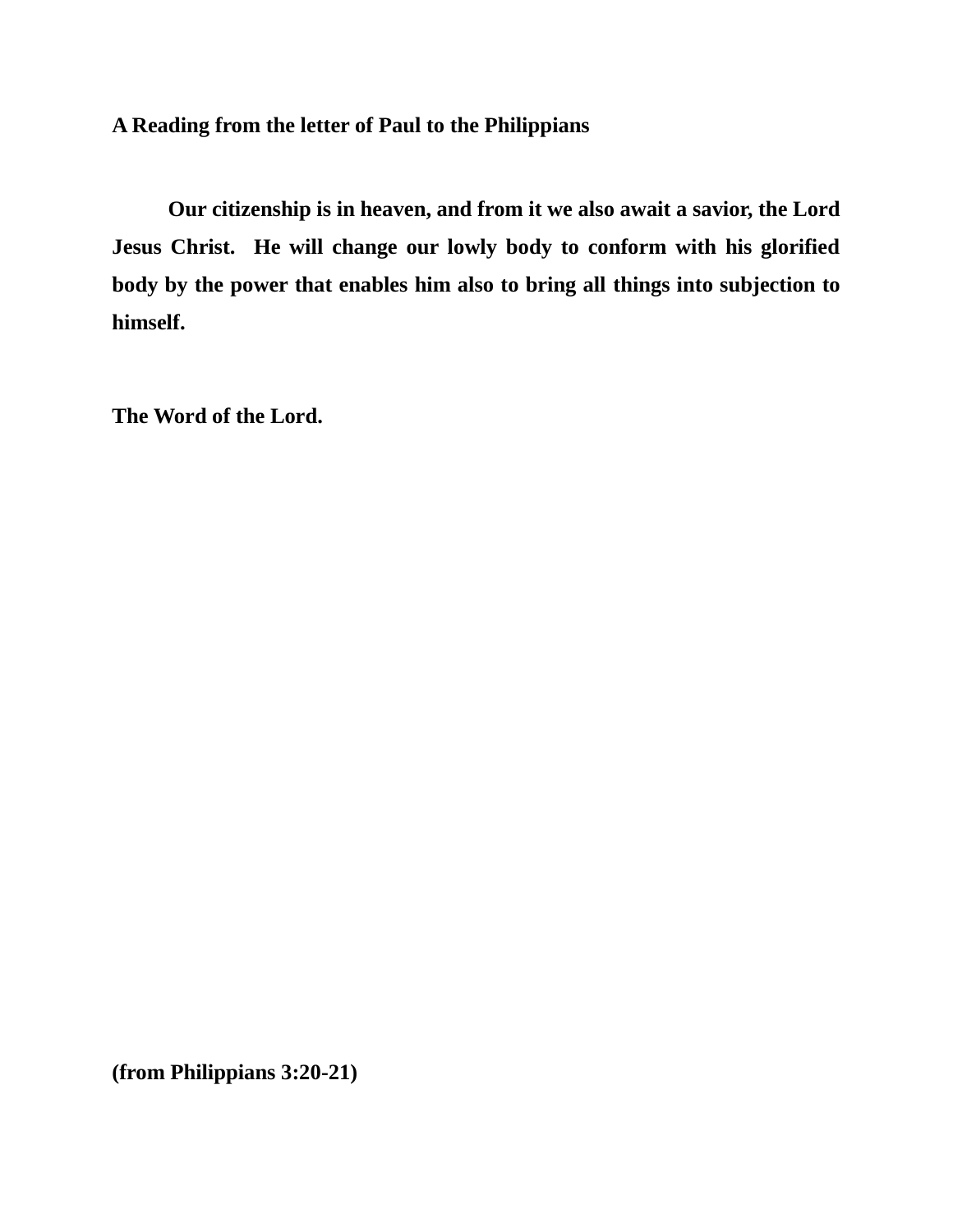#### **A Reading from the first letter of Paul to the Thessalonians**

**We do not want you to be unaware, brothers [and sisters], about those who have fallen asleep, so that you may not grieve like the rest, who have no hope. For if we believe that Jesus died and rose, so too will God, through Jesus, bring with him those who have fallen asleep. Indeed, we tell you this, on the word of the Lord, that we who are alive, who are left until the coming of the Lord, will surely not precede those who have fallen asleep.** 

**For the Lord Himself, with a word of command, with the voice of an archangel and with the trumpet of God, will come down from heaven, and the dead in Christ will rise first. Then we who are alive, who are left, will be caught up together with them in the clouds to meet the Lord in the air. Thus, we shall always be with the Lord. Therefore, console one another with these words.**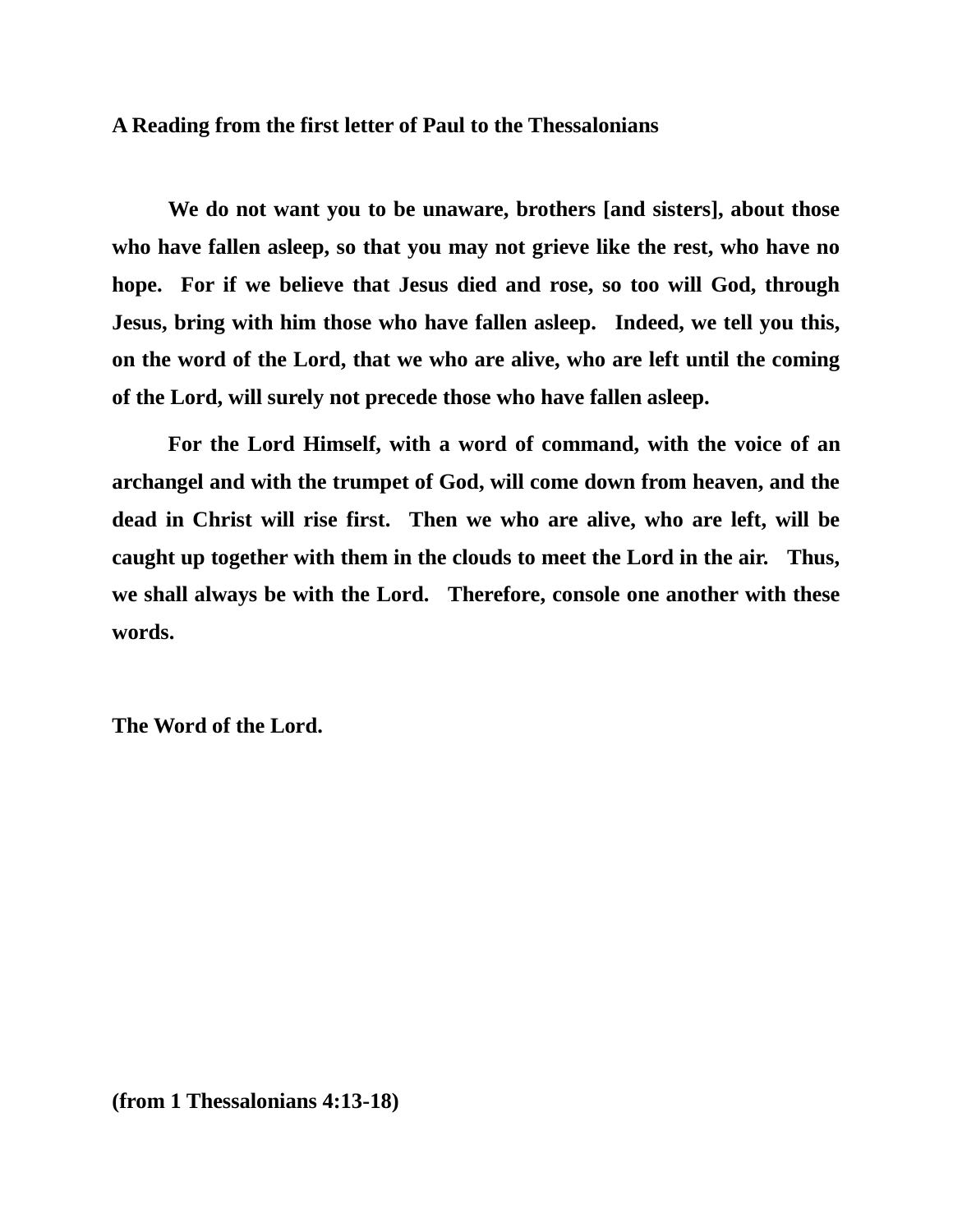**A Reading from the second letter of Paul to Timothy**

**Remember Jesus Christ, raised from the dead, a descendant of David: such is my gospel, for which I am suffering, even to the point of chains, like a criminal. But the word of God is not chained. Therefore, I bear with everything for the sake of those who are chosen, so that they too may obtain the salvation that is in Christ Jesus, together with eternal glory. This saying is trustworthy:**

**If we have died with him,**

**we shall also live with him;**

**If we persevere** 

**we shall also reign with him.**

**But if we deny him**

**he will deny us.**

**If we are unfaithful**

**he remains faithful,**

**for he cannot deny himself.**

**The Word of the Lord.**

**(from 2 Timothy 2:8-13)**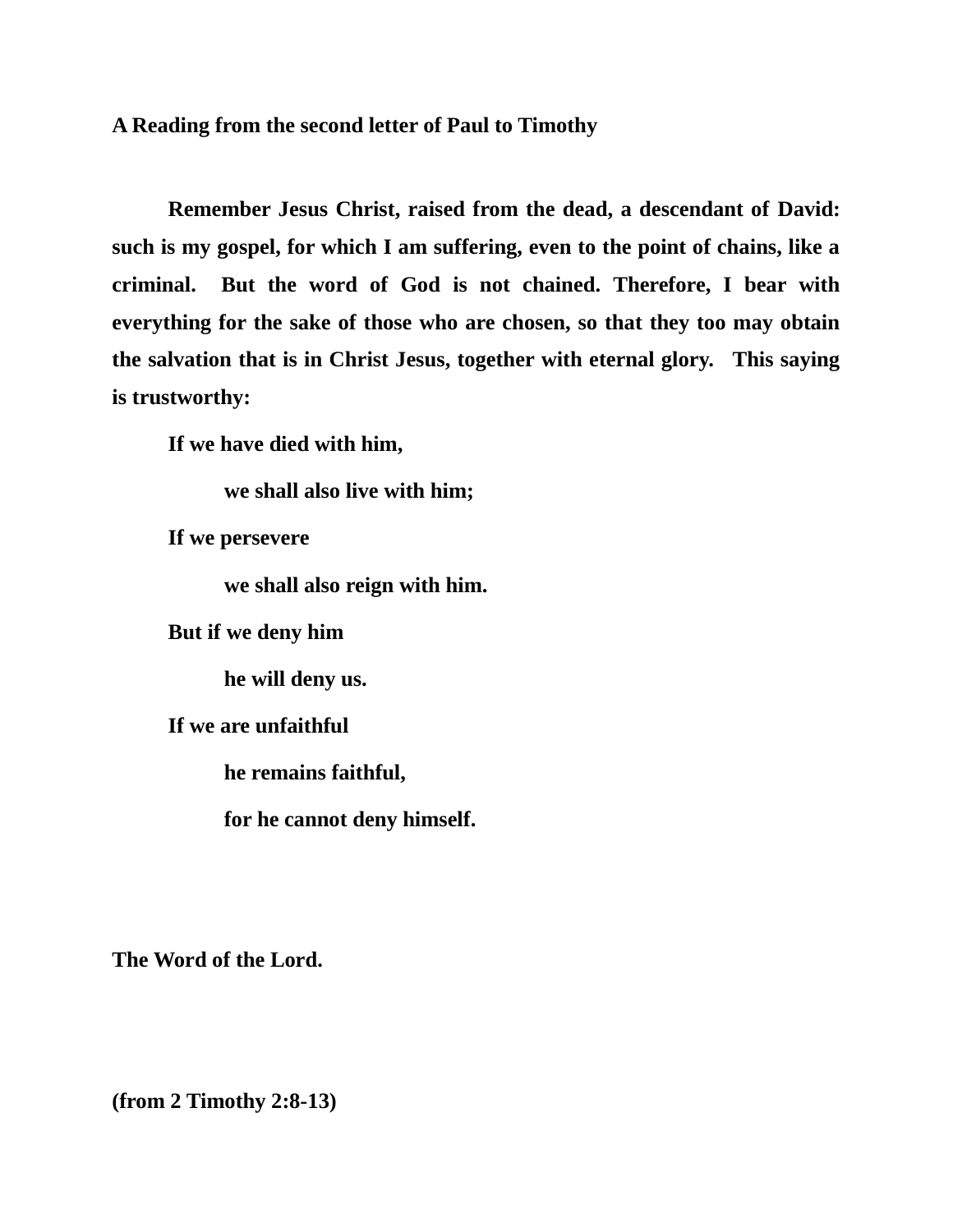# **A Reading from the first letter of John**

**See what love the Father has bestowed on us that we may be called the children of God. Yet so we are. The reason the world does not know us is that it did not know him. Beloved, we are God's children now; what we shall be has not yet been revealed. We do know that when it is revealed we shall be like him, for we shall see him as he is.**

**The Word of the Lord.**

**(from 1 John 3:1-2)**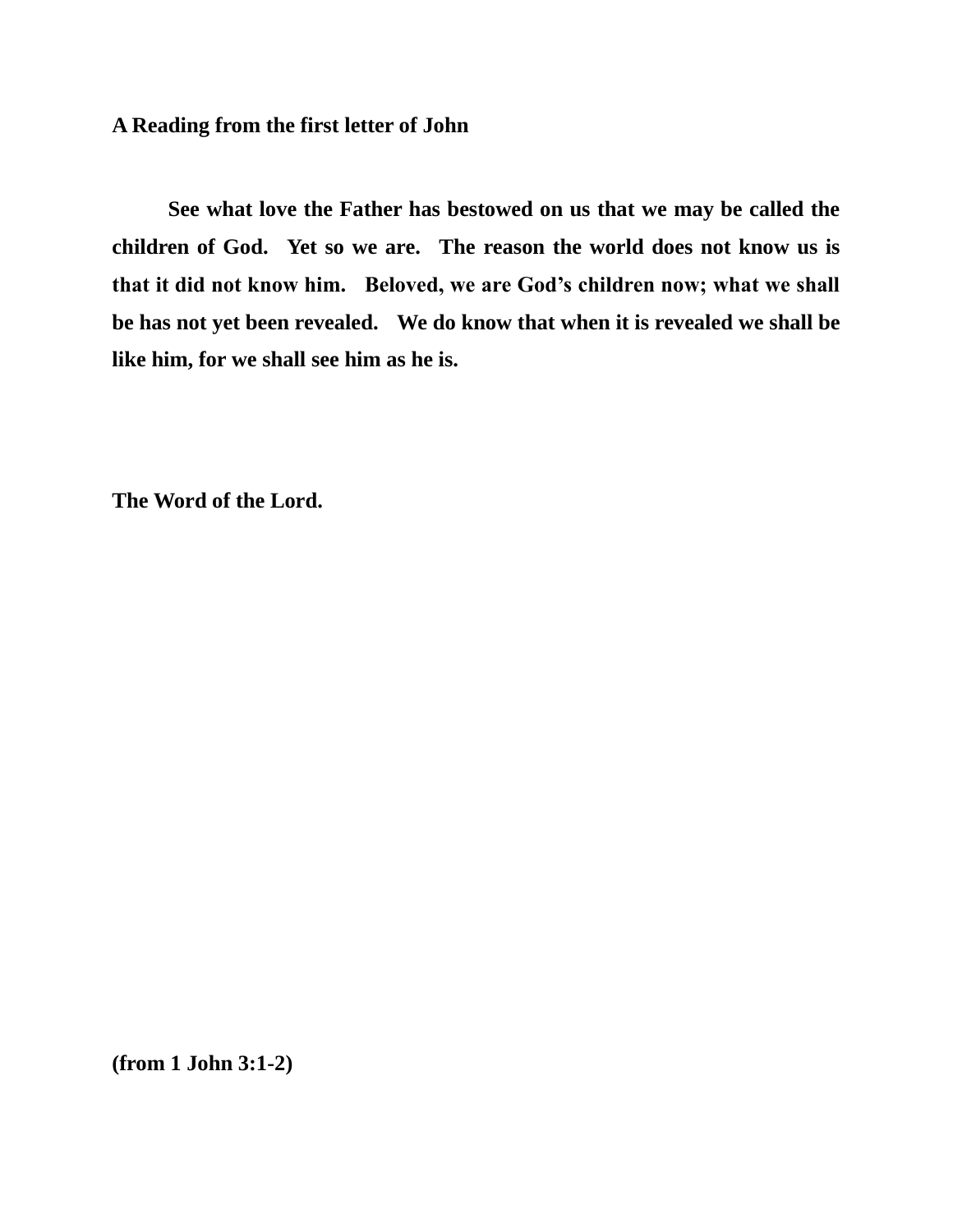# **A Reading from the first letter of John**

**We know that we have passed from death to life because we love our brothers [and sisters]. Whoever does not love remains in death. Everyone who hates his brother is a murderer, and you know that no murderer has eternal life remaining in him. The way we came to know love was that Jesus laid down his life for us; so we ought to lay down our lives for our brothers [and sisters].**

**The Word of the Lord.**

**(from 1 John 3: 14-16)**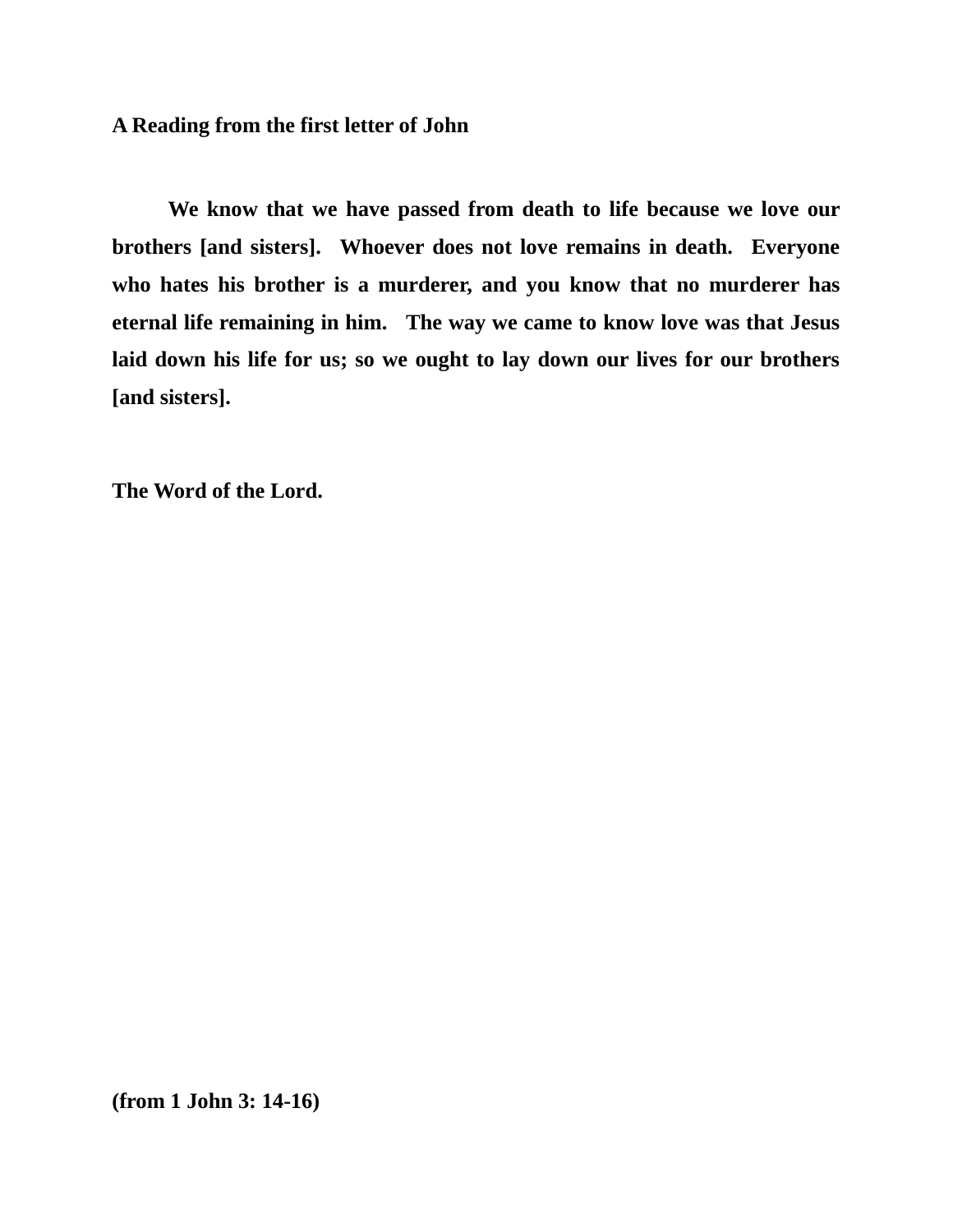**A Reading from the Book of Revelation**

**I heard a voice from heaven say, "Write this: Blessed are the dead who die in the Lord from now on."** 

**"Yes," said the Spirit, "let them find rest from their labors, for their works accompany them."**

**The Word of the Lord.**

**(from Revelation 14:13)**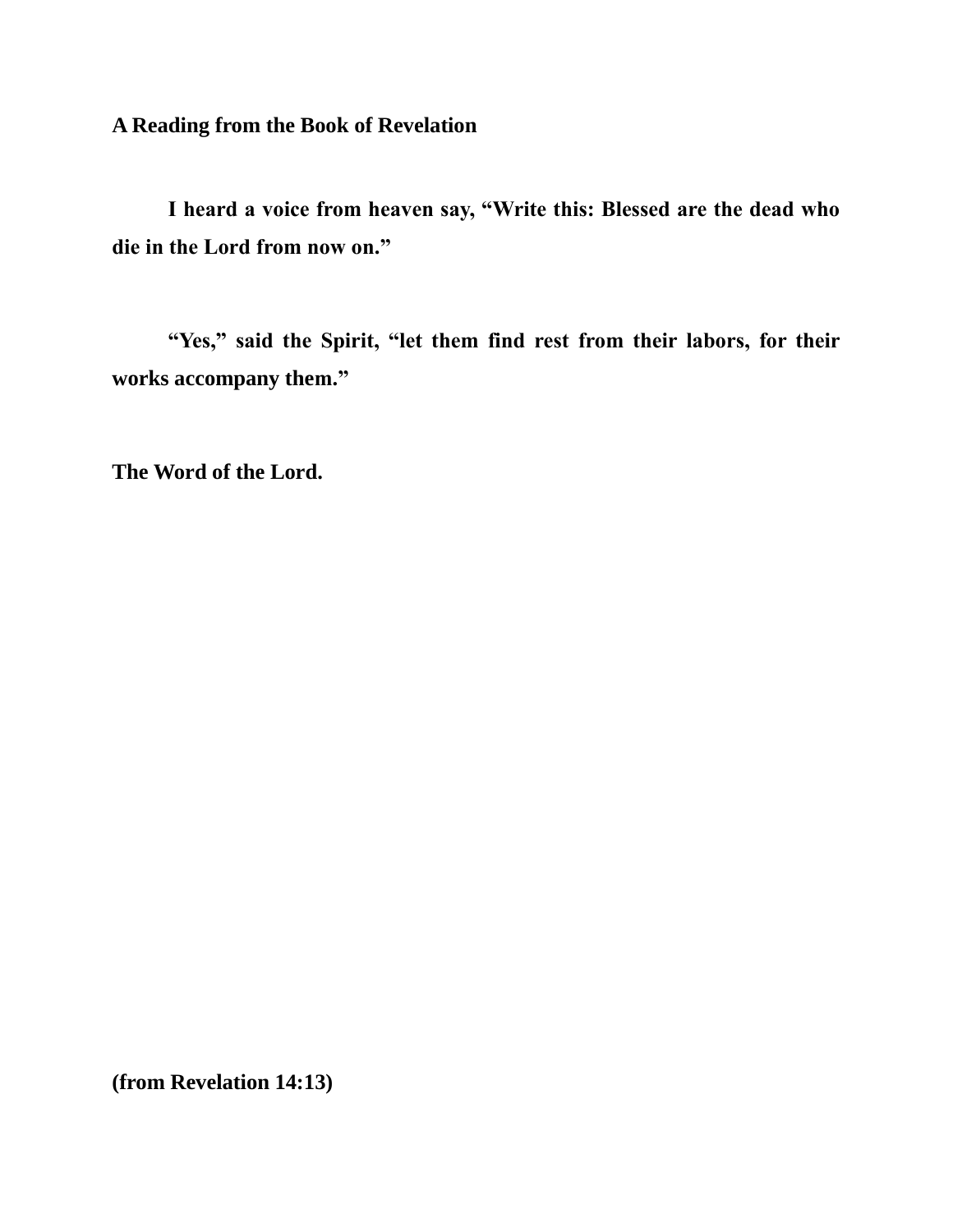**A Reading from the Book of Revelation**

**Then I saw a new heaven and a new earth. The former heaven and the former earth had passed away, and the sea was no more.**

**I saw the holy city, a new Jerusalem, coming down out of heaven from God, prepared as a bride adorned for her husband.**

**I heard a loud voice from the throne saying,** 

**"Behold, God's dwelling is with the human race."**

**He will dwell with them and they will be his people and God Himself will always be with them as their God.**

**He will wipe away every tear from their eyes, and there shall be no more death or mourning, wailing or pain, for the old order has passed away.**

**The Word of the Lord.**

**(from Revelation 21: 1-4)**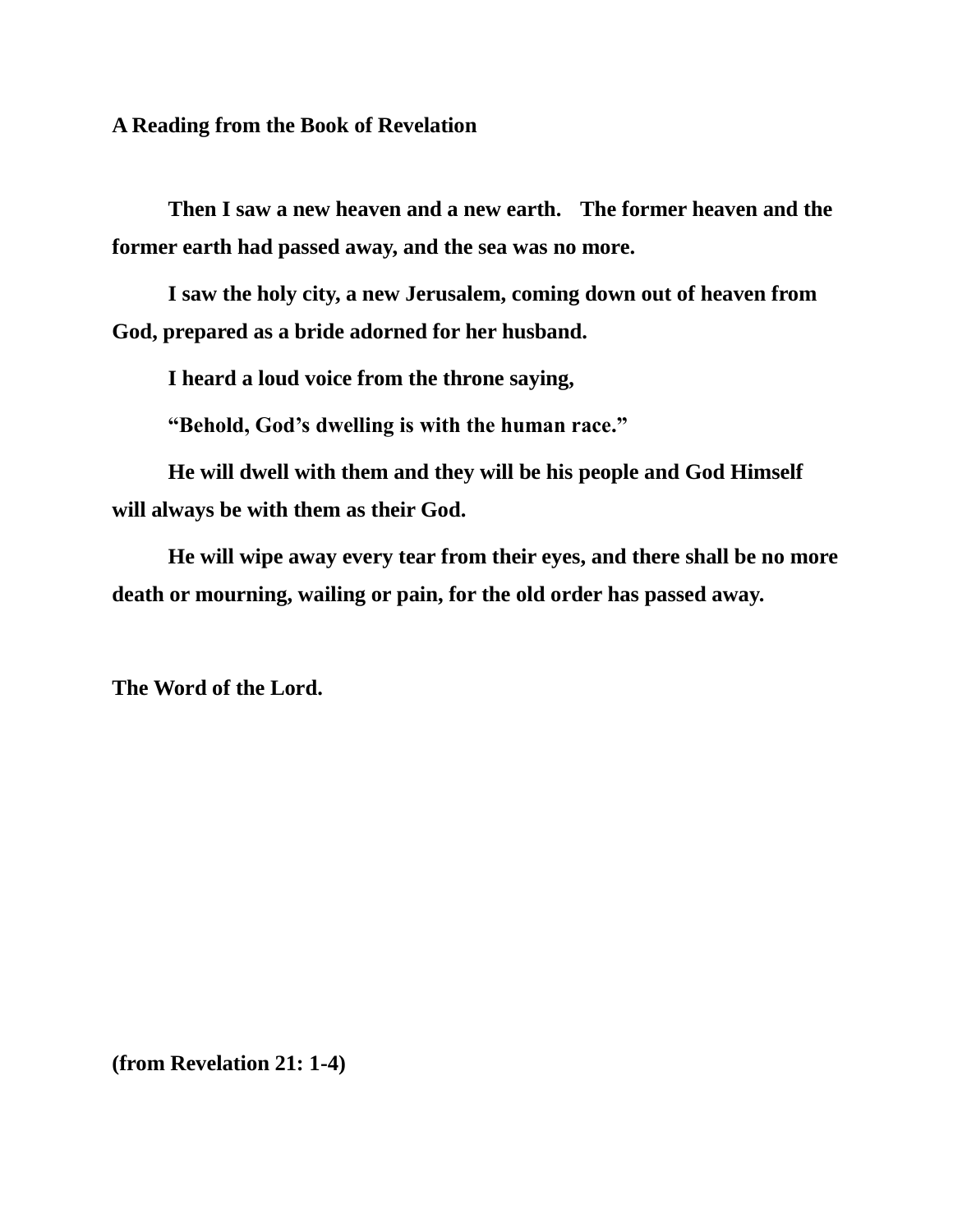**A Reading from the second letter of Paul to the Corinthians**

**Blessed be the God and Father of our Lord Jesus Christ, the Father of compassion and God of all encouragement, who encourages us in our every affliction, so that we may be able to encourage those who are in any affliction with the encouragement with which we ourselves are encouraged by God.**

**For as Christ's sufferings overflow to us, so through Christ does our encouragement also overflow. If we are afflicted, it is for your encouragement and salvation; if we are encouraged, it is for your encouragement, which enables you to endure the same sufferings that we suffer.** 

**Our hope for you is firm, for we know that as you share in the sufferings, you also share in the encouragement.**

**The Word of the Lord.**

**(2 Corinthians 1:3-7)**